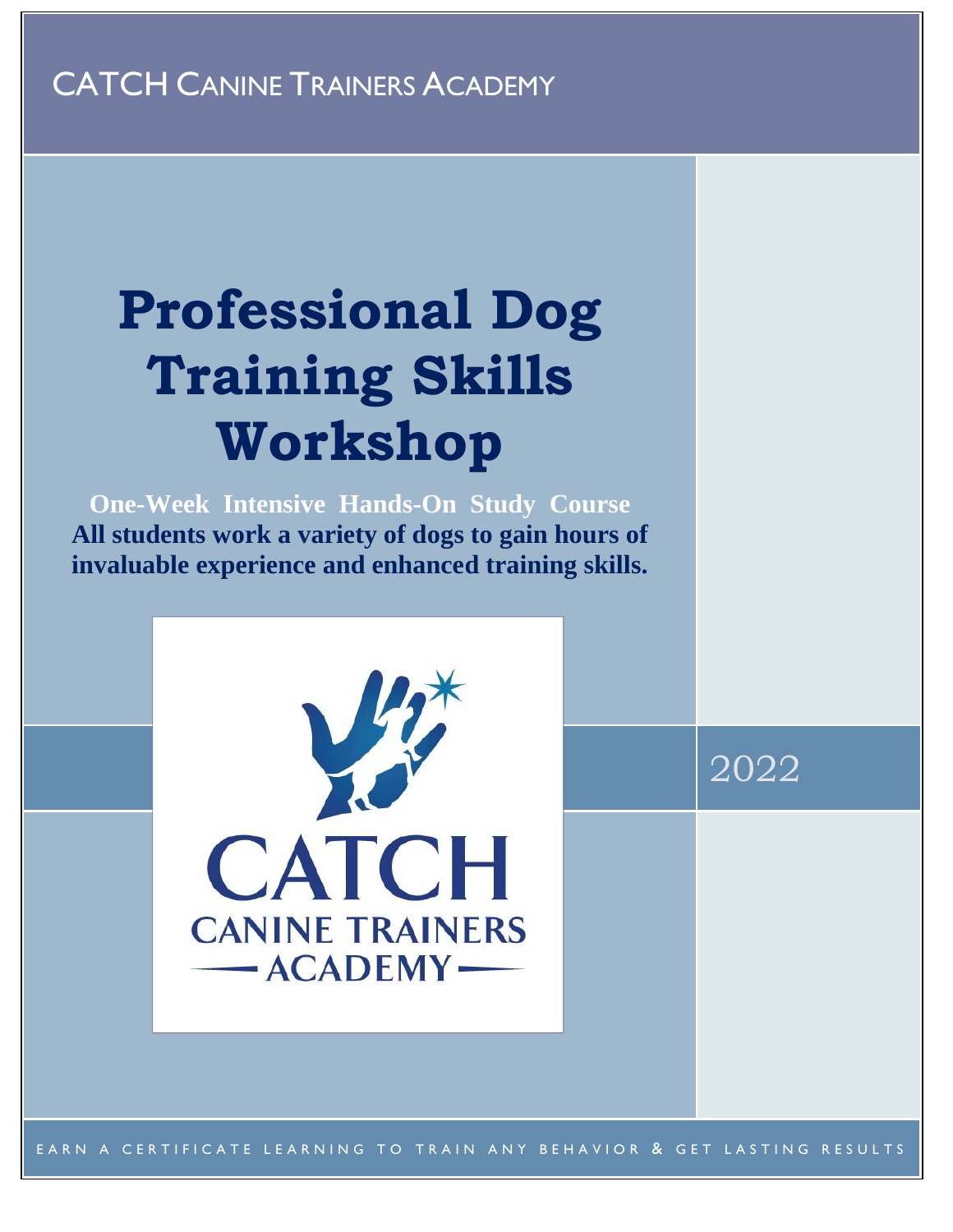# **One-Week Workshop Catalog: Professional Dog Training Skills** *Train Any Behavior, Get Lasting Results*



# **2021 – 1 st Edition Serious Training Techniques for Serious Dog Lovers**

#### **Contact:**

24 Newark Pompton Turnpike, Suite 206 Little Falls, NJ 07424 Admissions Accepted Across the U.S.A. and Worldwide Phone: (877) 752-2824 Fax: (862) 239-6147 E-Mail: [info@CATCHdogtrainers.com](mailto:info@CATCHdogtrainers.com)

**www.CatchDogTrainers.com**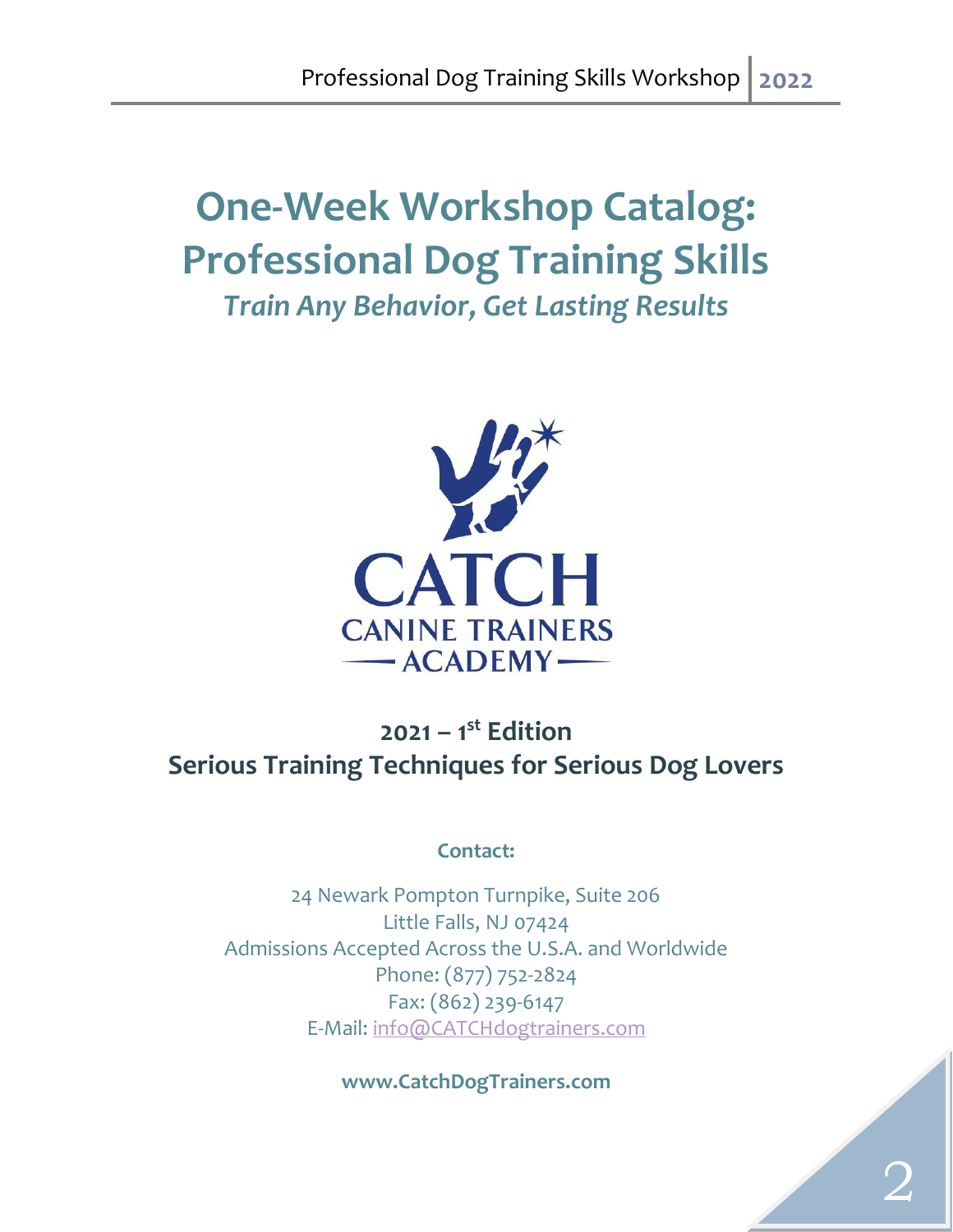# **Table of Contents**

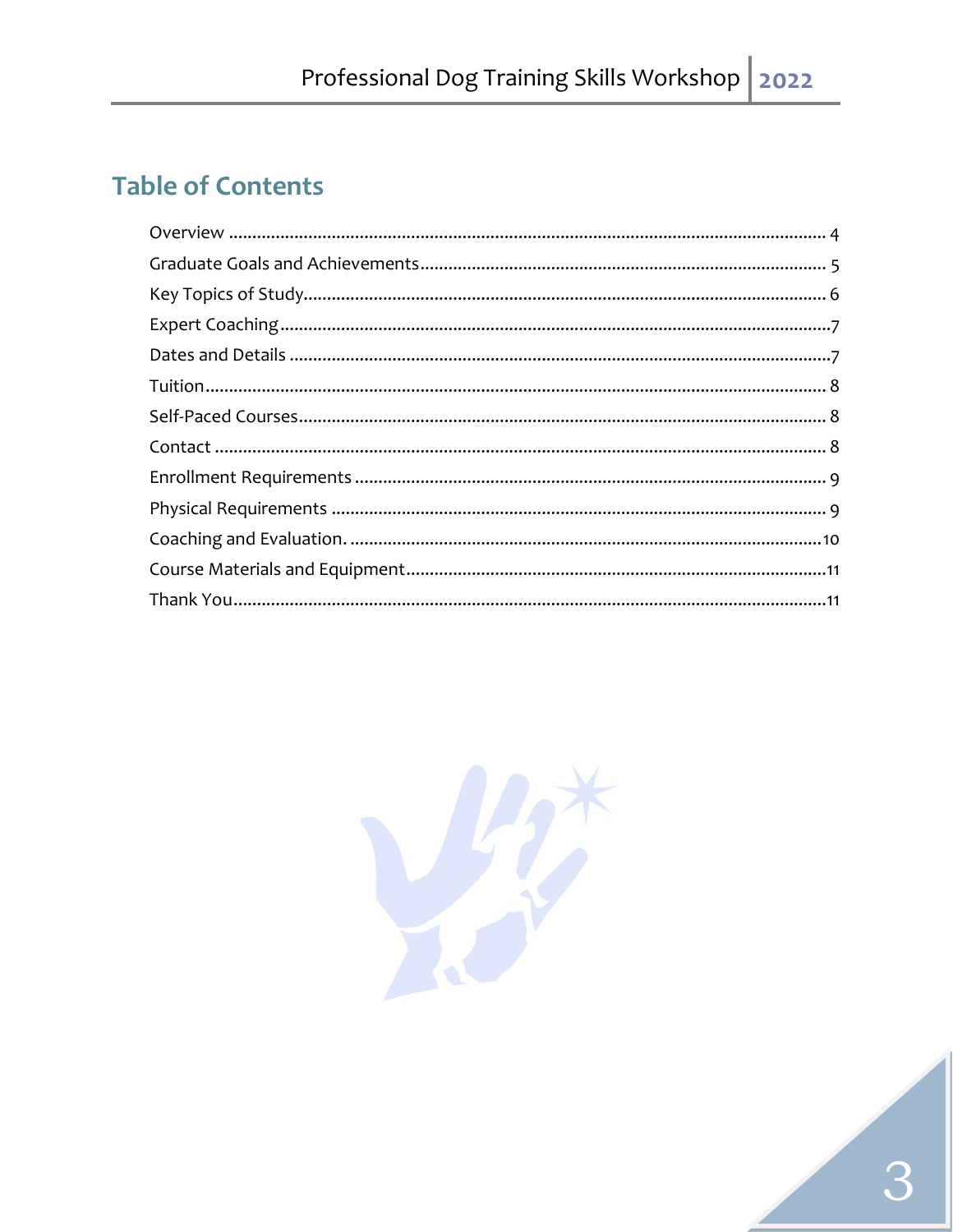### **Professional Dog Training Skills Workshop: Build Any Behavior, Get Lasting Results** *Hands-On at Select Training Campuses & Animal Welfare Centers Across the U.S.*



"It was a great team of students bringing together their prior knowledge and experiences. This was so helpful for peer support and coaching. On the instructors, having David and Pia to guide me through the training and provide on-going support was the opportunity of a lifetime." – Jennifer H., Graduate Spring 2015

- **Intensive 1-week, in-person workshop, training dogs every day**
- **On-site at a select modern training facility and/or shelter**
- **Earn a certificate** to showcase your skills
- **Complete your workshop as a standalone achievement or in combination** with [any full-length CATCH course](http://catchdogtrainers.com/our-program/courses-tuition/)
- **Totally immersive hands-on training** where we provide many different dogs for you to practice with
- **You will be coached and evaluated by expert trainers** to build your skills in a fun, supportive setting
- **Workshops are limited to 12 total slots** for a personalized, intimate learning experience

**Get ready to eat, sleep, and breathe dogs.** If you are looking for an in-depth learning experience alongside a world-class team of trainers, then the hands-on workshops are for you. This is a fun, challenging, and comprehensive week of training with a chance to develop your skills and have them evaluated to earn a certificate.



Upon completion of your week's work, you will receive a frameable diploma highlighting your studies and accomplishments. Every day we will be doing hands-on training work with a variety of dogs at our modern training facilities and shelter campuses. This will make a huge difference in your skills *and* in the lives of the shelter dogs you will be helping by providing needed enrichment and manners training.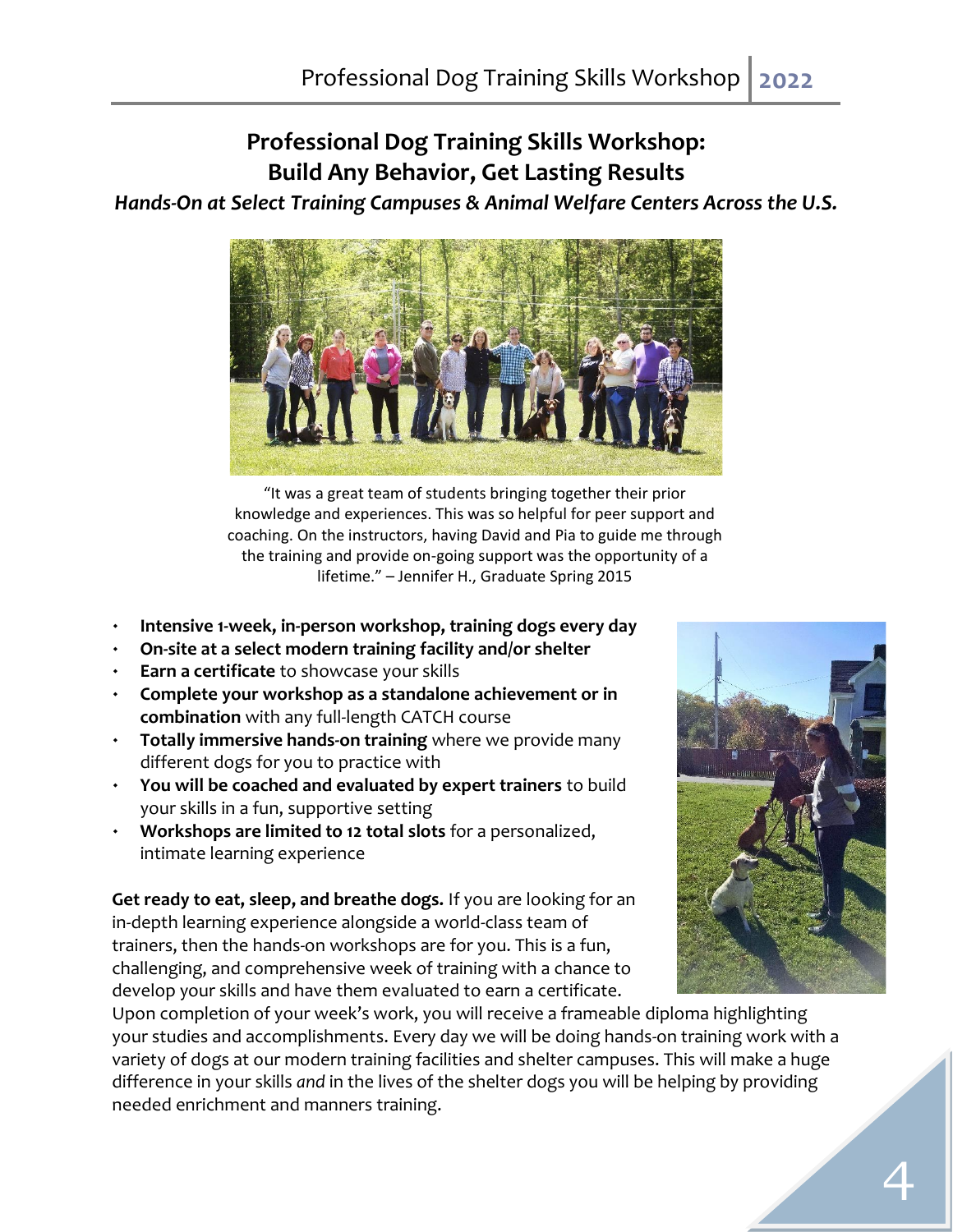#### **Graduate Goals and Achievements**

**Proficient graduates of this workshop will have achieved the skills used to train dogs on a professional level.** These skills can be applied in a range of ways in the dog industry including in services such as group classes, private lessons, walk-and-train, board-and-train, or as a foundation for training service/working dogs. Graduates will also be able make a positive impact in their local dog community or business with the ability to train shelter dogs, day care dogs, and of course their own dogs – to a high level. Expect to see a marked increase in your ability to communicate with dogs and get faster, better results in all your training sessions.

**Established trainers who are seeking to round out their knowledge, sharpen their techniques, or gain exposure to new ideas, will find this to be a very productive week.** The focus on building and practicing a strong technical foundation for training will make a noticeable difference in your skill set that will impress clients, colleagues, and the dogs you work with.

#### **In summary, this workshop is ideal for dog lovers and professionals who want:**

- **Hands-on study in** *the complete process* **of training** *any behavior* from getting the dog to learn the first moves to fading lures and generalizing performance to all situations, including distracting environments
- **A Certificate** highlighting that you have been coached and evaluated by a Certified Mentor Trainer
- **A very productive week of hands-on training with in-person coaching** from accomplished professionals
- **To close gaps in your knowledge and refine/refresh your skill set** by teaching a wide variety of behaviors to dogs of all sizes and personalities
- **To learn innovative professional, science-based training techniques** with force-free, positive reinforcement methods
- **To enrich the lives of shelter dogs** and help their chances of finding a great home

Workshop dates are listed below in the Dates and Details section.

**Contact our friendly Student Support Team to ask us questions or receive an application: Call 877.752.2824** (877.75.CATCH)

5

**Email**: [studentsupport@CATCHdogtrainers.com](mailto:studentsupport@CATCHdogtrainers.com)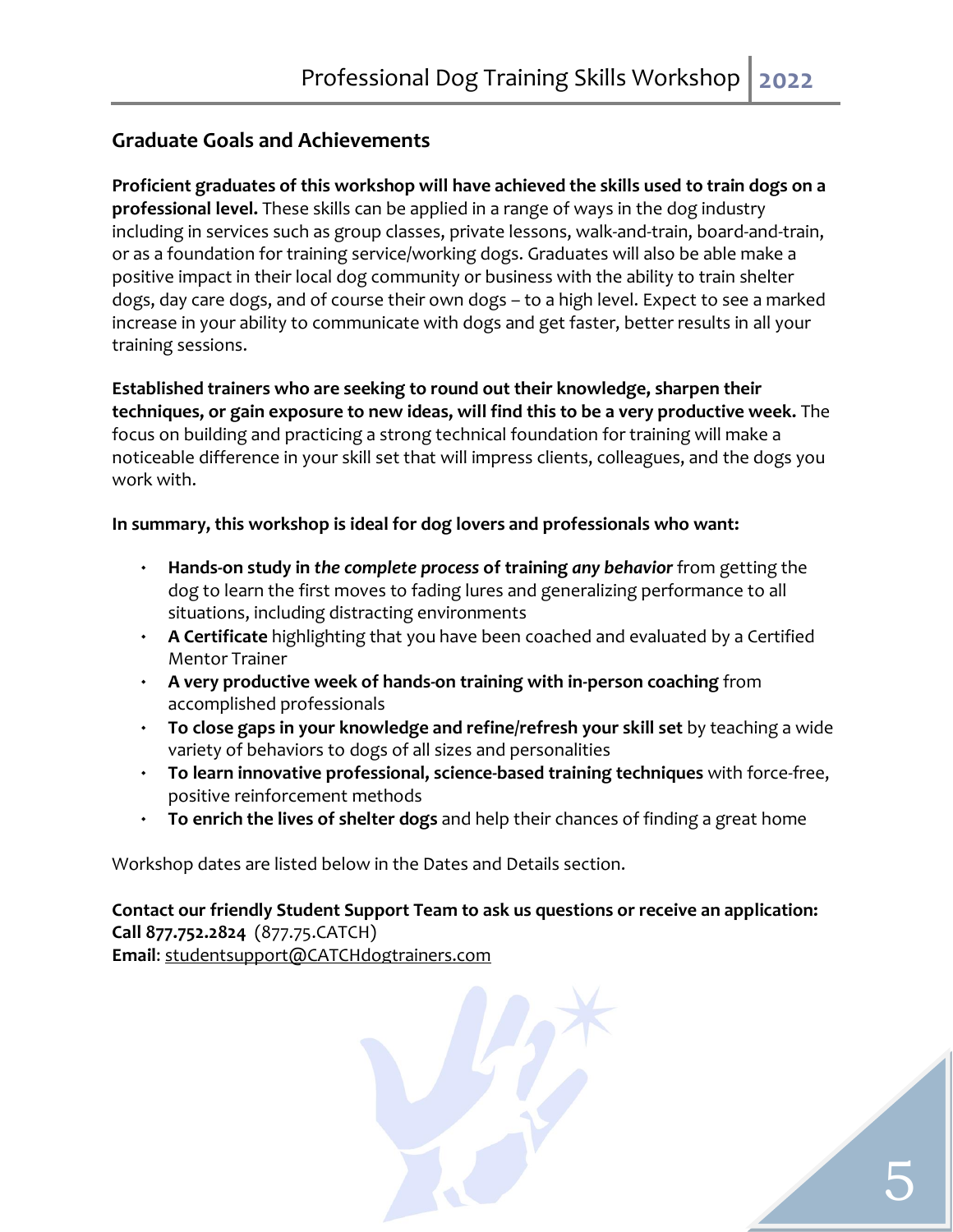#### <span id="page-5-0"></span>**Key Topics of Study**

- **Techniques for building any behavior from scratch: basic to advanced obedience, tricks and more.**  Luring, prompting, shaping, capturing, and targeting will all be covered.
- **Creating the steps of your training plan and thinking fast** to modify them during training sessions. You will learn how to make good decisions that keep the dog focused and progressing quickly.
- **Reward selection and diversification**, knowing the priority motivator in any given situation and how to deal with distractions
- **How to fade the lure; When to add the cue; When and how to change schedules of reinforcement**
- **Markers, timing; the difference between praise and a marker** and when to use each one
- **Mechanical skills: reward delivery, reward placement**, leash handling and body positioning
- **Verbal cues (naming behaviors) and physical cues (hand signals)**; Teaching a dog to discriminate and putting a behavior on stimulus control
- <span id="page-5-1"></span> **Advancing behaviors to higher levels of difficulty:** the right way to add parameters like distance, duration and distraction
- **Keeping behaviors strong for lasting results** and generalizing performance to many different situations and environments





Nancy doing a beautiful job on the long line, training a recall with Chocko. "The program was well planned, written and executed. Thanks for all your help."



Lisa teaching Gillie how to "spin" while Pia Silvani coaches. "The program was incredibly professionally run. I learned more than I ever dreamed I could/would."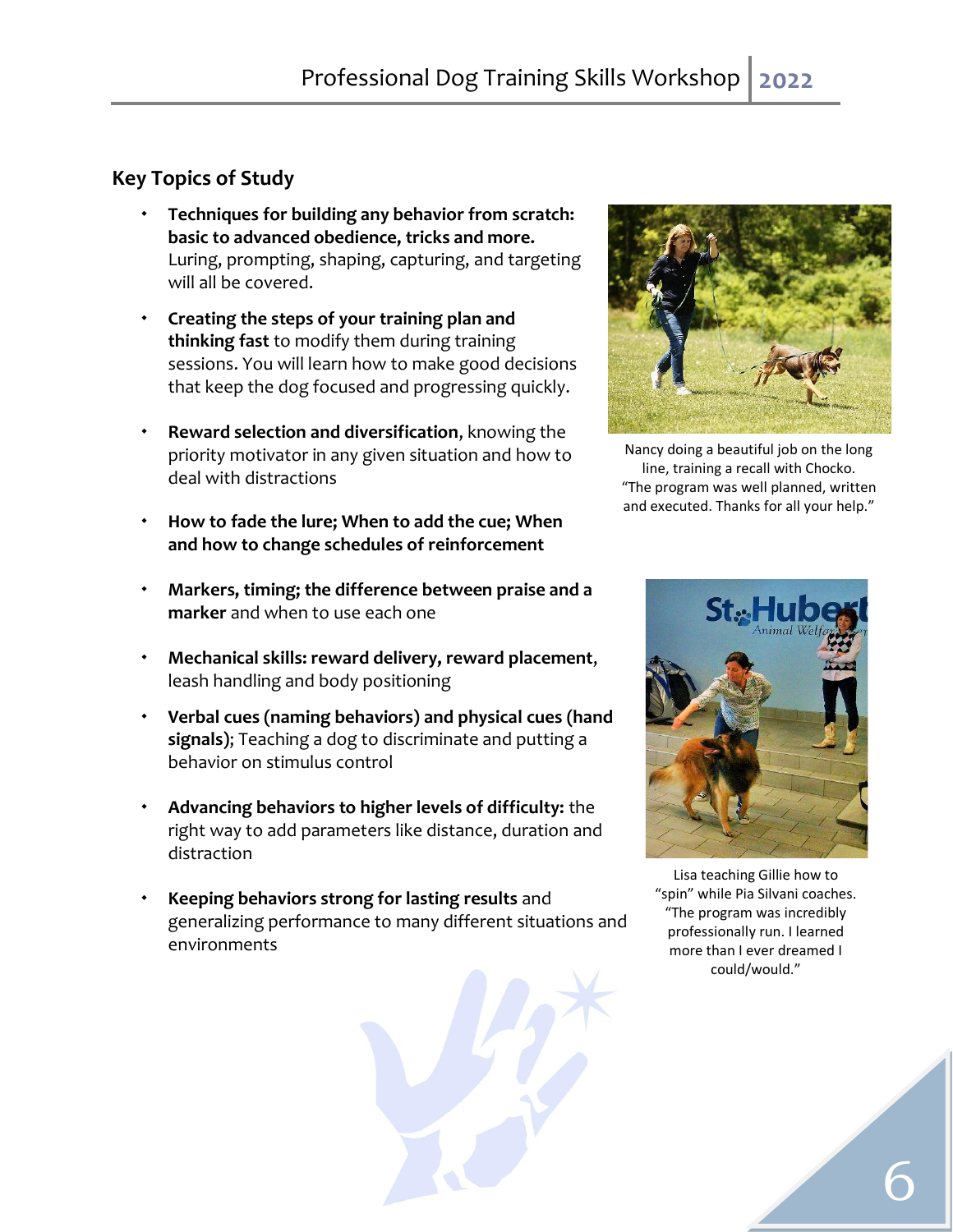#### <span id="page-6-0"></span>**Expert Coaching**

We'd like to welcome you to the world's most fascinating classroom, where lead instructors like [David Muriello,](http://catchdogtrainers.com/who-we-are/school-director/) CPDT-KA, CCDT (CATCH Founder and seven-year Director of Training for the biggest dog care business in New York City) and [Ferdie Yau,](http://www.sitsnwiggles.com/meetthetrainer/) CPDT-KA (wildlife biologist and animal trainer who has trained polar bears, sea lions, and primates in addition to dogs) and Bobbie Bhambree, CPDT-KA (dog trainer and behavior expert with experience ranging from field deployments for the ASPCA Anti-Cruelty Behavior Team to competing in professional agility)…will guide you through a week of intense skill-building and knowledge discovery. Upon completion of this workshop, you will earn a certificate and be ready to make an impact on the dog world with an impressive skill set to put behind your passion.

#### <span id="page-6-1"></span>**Dates and Details**

 **Who**: Each session is limited to 12 students, making this an intimate and personalized learning experience. Dog lovers, aspiring trainers, and established professionals from all over the world are welcome.



Chrislyn collaborating with David Muriello on a training plan for Gunner. He is excited to start working! "Thank you so much for having me in your class and allowing me to work with such amazing animals. I'd do it all over again if I could." - Chrislyn R., Graduate

- **What**: Modern, science-based, force-free training with positive reinforcement techniques that are used to quickly build reliable behaviors from basic to advanced obedience.
- **Where:** On-site at outstanding dog training campuses such as the new and renowned St. Hubert's Animal Welfare Center in Madison, NJ (45 minutes from New York City) and the Miami-Dade Animal Services center in Miami, FL. Ask us about the many accommodations and housing opportunities.
- **When**: Mon Fri, 9am 5pm
	- o For the most updated information on available dates, check the "Dog Trainer Workshops" page on our website or contact us via phone/email as shown below.
- **Looking to start right away?** [Ask us](http://catchdogtrainers.com/our-program/quick-application/) about specially priced packages to start a program in your hometown *before* your on-campus experience begins.
- **CEUs**: If you are seeking to earn continuing education units for certified trainers with CPDT-KA or KSA, contact Student Support so we can arrange that for you.

## **Contact our friendly Student Support Team to ask us questions or receive an application: Call 877.752.2824** (877.75.CATCH)

**Email**: [studentsupport@CATCHdogtrainers.com](mailto:studentsupport@CATCHdogtrainers.com)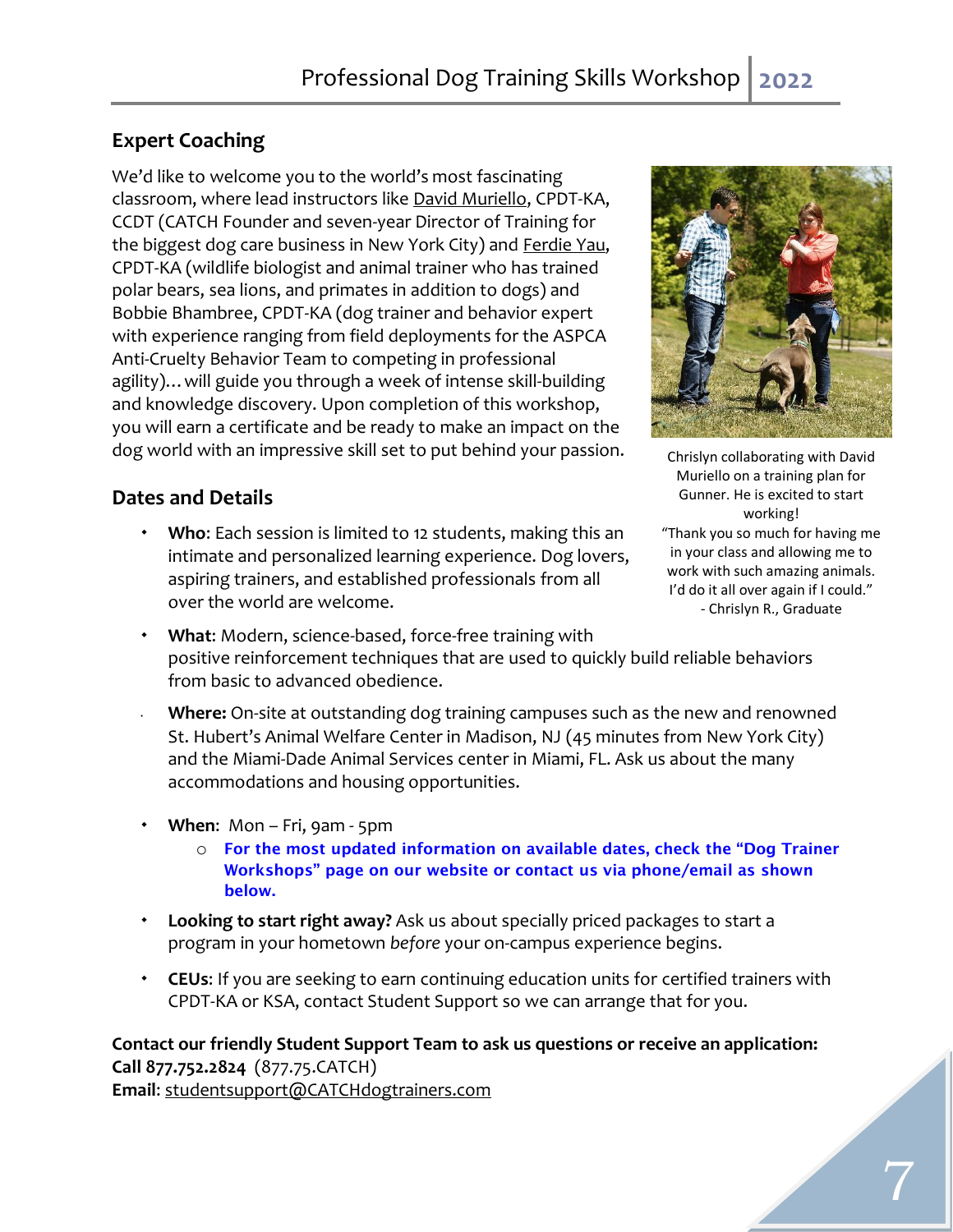#### <span id="page-7-0"></span>**Tuition**

- Enrollment is currently limited to 12 students.
- \$1,990 includes all course materials and equipment needed. We will provide the dogs, study guide, training tools, demonstrations, and coaching. Just bring your passion to learn!
- CATCH will also provide plenty of power snacks all day
- Payment plans are available during the pre-enrollment period. Ask us for details.
- Housing: Ask us about the many accommodations and housing opportunities.



Like all CATCH courses, the 1 week on-campus program is designed to be an intensive, but supportive and fun learning experience that's easy for everyone to love – the students, the instructors, and the dogs.

#### <span id="page-7-1"></span>**Self-Paced Courses from Your Town**

**In addition to the hands-0n workshops, CATCH offers the Master Class and other self-paced courses that can be completed in your own town, on your own schedule.** You can graduate from these courses with a Certified Dog Trainer title or a certificate from our Basics Pro or Core Skills programs. All programs can be combined with the Dog Trainer Workshops described in this catalog for a fantastic in-depth learning experience.

#### <span id="page-7-2"></span>**Contact**

**We are looking forward to hearing your goals and helping you choose which course is best for you.** Our Student Support Team is here to answer all your questions.

*Call to ask us about course details, payment plans and the Ready to Roll Discount.*

<span id="page-7-3"></span>**Call 877.752.2824** (877.75.CATCH) **Email**: [studentsupport@CATCHdogtrainers.com](mailto:studentsupport@CATCHdogtrainers.com)

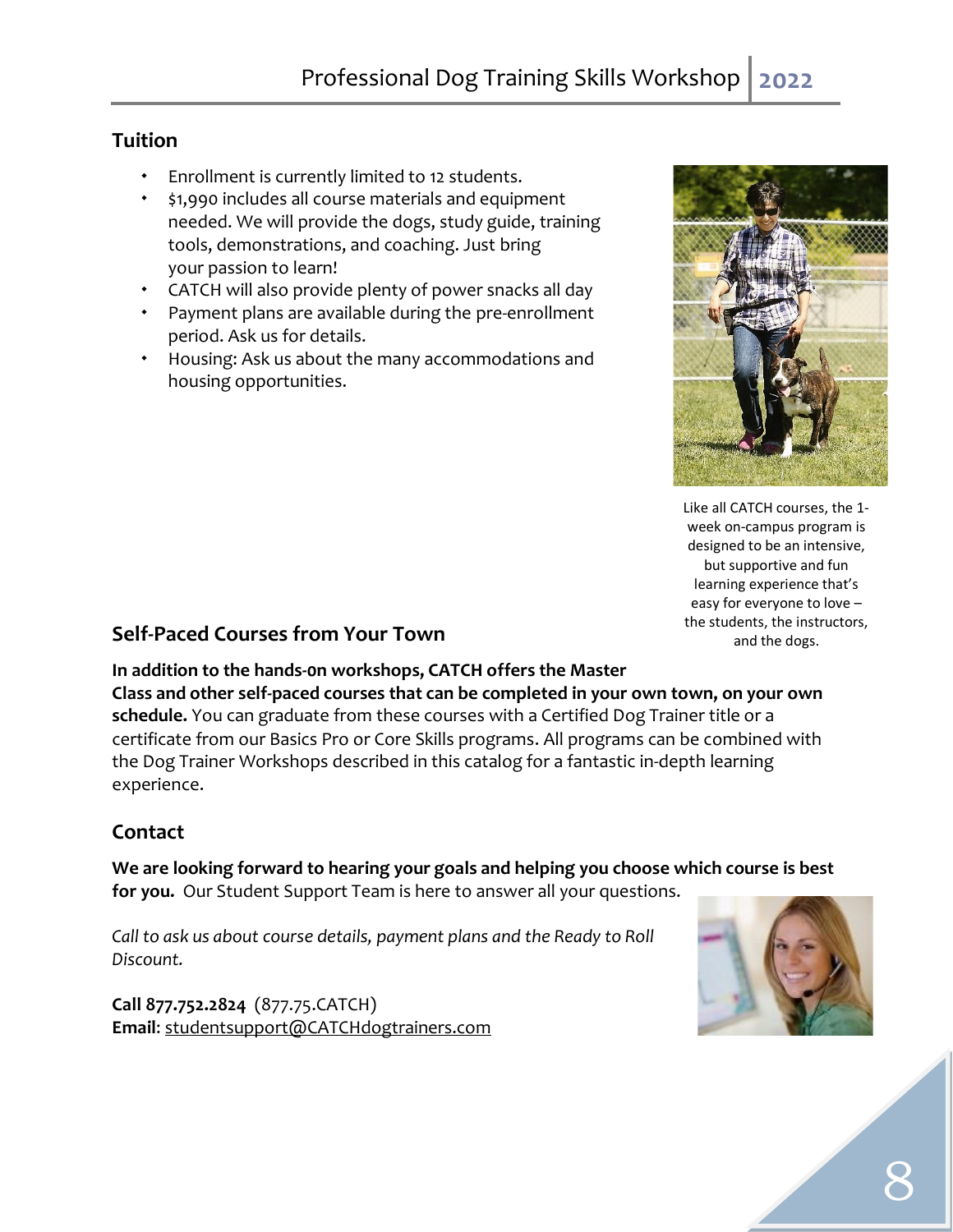#### **Enrollment Requirements**

All enrolled students must be over 18 years. Instruction for the program will be provided in English therefore all enrolled students must have a sound working knowledge of written and spoken English. All enrolled students must possess a high school diploma, GED, high school equivalency or pass the Ability to Benefit Test. All enrolled students must be physically competent to perform dog training activities as outlined below. CATCH respects and welcomes students with prior education in dog training and behavior, but does not require this prior to enrollment.

#### <span id="page-8-0"></span>**Physical Requirements**

#### **Use of Hands**

- Student must be able to:
	- o Grasp and hold a leash, demonstrating the ability to control small, medium, and large dogs.
	- o Use both hands for repetitive action such as tightly gripping and guiding a leash.
- Fine motor skills in both hands are required for repetitive actions such as attaching and detaching collars and leashes, as well as delivering food rewards to the dogs during training.
- Students must have good hand-eye coordination.

#### **Use of Legs and Feet**

- Standing and walking are frequent activities every day throughout the workshop.
- \* Student must be able to:
	- o Walk at a brisk pace during certain training exercises and when leading dogs to and from training areas.
	- o Move feet forwards and backwards during training exercises.
	- o Change direction abruptly during certain training and handling exercises.
	- o Maintain balance while working dogs and simultaneously watching the dog's behavioral responses.

#### **Balance and Range of Motion**

- Student must have:
	- o Good range of motion in joints; particularly in the back, wrists, elbows, and knees.
	- o Ability to balance when interacting with dogs; for example, to be able to stay on their feet while a strong dog may be pulling on leash, or when a dog jumps up on them.
	- o Ability to bend, kneel, or sit on the floor, and return to standing from any of those positions.
- Student must be comfortable and competent in physically restraining small, medium, and large dogs.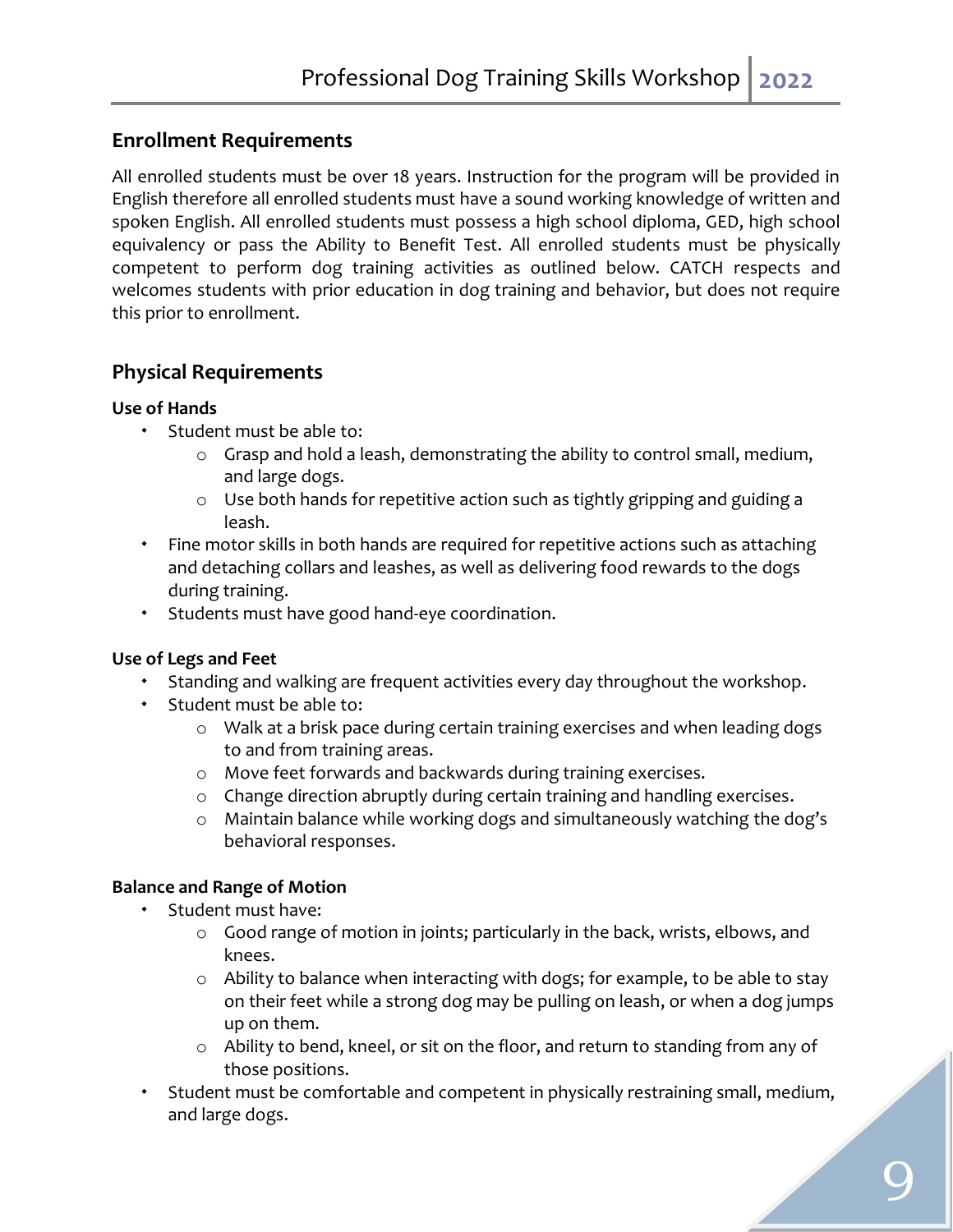#### **Visual Requirements and Hearing Requirements**

- Glasses and/or contacts are permitted.
- Student must be able to:
	- o Visually observe people and dogs up to 100 feet away.
	- o See the body language of the dog in front of him/her.
	- o Hear and recognize dog vocalizations both soft and loud.
	- o Hear normal speech within regular speaking range as well as loud speech from up to 100 feet away and in environments such as an outdoor training space or busy indoor classroom.

#### **Learning Environments**

- Students may be required to walk on uneven surfaces such as grassy play areas for dogs, hillsides, curbs or stairs.
- Training may at times take place outdoors in chilly or wet weather.
- \* Students may be asked to cross parking lots or streets thus the utmost care must be taken with yourself and animals.
- Noise: canine vocalizations and barking are common in shelters and training classes.
- Odors: animal odors are common in shelters.
- Exposure to the following in shelters and training rings:
	- o Cleaning agents and disinfectants commonly used for animal care and training
	- o Dogs may defecate or urinate during walks, training, or other.
	- o Animal dander and hair

#### <span id="page-9-0"></span>**Coaching and Evaluation**

<span id="page-9-1"></span>All students will receive extensive coaching throughout the workshop. During the second half of the week, each student will receive an in-person evaluation of the skills they have learned and practiced. This is designed to be supportive and encouraging, giving students a chance to show off what they've learned while also getting feedback on their biggest strengths and where to focus on further improvements in technique.

Students will know ahead of time exactly what we will be looking for during the evaluation and have opportunities to practice these items daily. Written feedback on the evaluation is completely private and will only be shared with each individual. Experience has shown us that students make tremendous progress from their first day to the last. The evaluation process is an exciting way to document that and the form which each student gets to keep is designed to provide students with:

- A comprehensive list of the many different skills that are used when training dogs professionally
- Personalized feedback that highlights the areas you are excelling in and those you'll want to focus on improving as you continue to grow
- A "snapshot" document that you can keep and refer back to as you advance your skills over time in this field